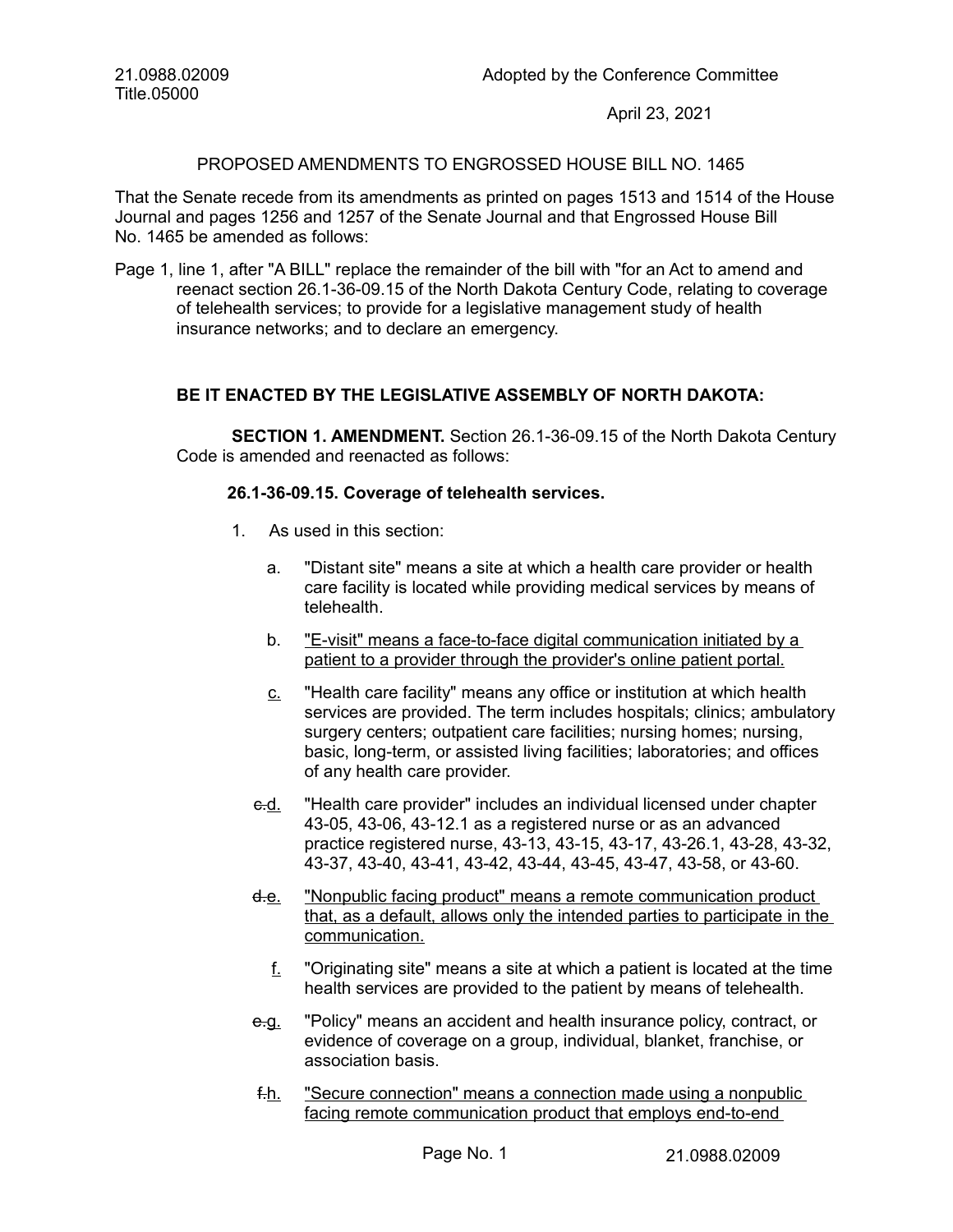encryption, and which allows only an individual and the person with whom the individual is communicating to see what is transmitted.

- i. "Store-and-forward technology" means electronic information, imaging, and communication that is transferred, recorded, or otherwise stored in order to be reviewed at a distant site at a later date by a health care provider or health care facility without the patient present in real time. The term includes telehome monitoring and interactive audio, video, and data communication.
- g.j. "Telehealth":
	- (1) Means the use of interactive audio, video, or other telecommunications technology that is used by a health care provider or health care facility at a distant site to deliver health services at an originating site and that is delivered over a secure connection that complies with the requirements of state and federal laws.
	- (2) Includes the use of electronic media for consultation relating to the health care diagnosis or treatment of a patient in real time or through the use of store-and-forward technology.
	- (3) Does not include the use of audio-only telephone, electronic mail, or facsimile transmissions, or audio-only telephone unless for the purpose of e-visits or a virtual check-in.
- k. "Virtual check-in" means a brief communication via telephone or other telecommunications device to decide whether an office visit or other service is needed.
- 2. An insurer may not deliver, issue, execute, or renew a policy that provides health benefits coverage unless that policy provides coverage for health services delivered by means of telehealth which is the same as the coverage for health services delivered by in-person means.
- 3. Payment or reimbursement of expenses for covered health services delivered by means of telehealth under this section may be established through negotiations conducted by the insurer with the health services providers in the same manner as the insurer with the health services providers in the same manner as the insurer establishes payment or reimbursement of expenses for covered health services that are delivered by in-person means.
- 4. Coverage under this section may be subject to deductible, coinsurance, and copayment provisions.
- 5. This section does not require:
	- a. A policy to provide coverage for health services that are not medically necessary, subject to the terms and conditions of the policy;
	- b. A policy to provide coverage for health services delivered by means of telehealth if the policy would not provide coverage for the health services if delivered by in-person means;